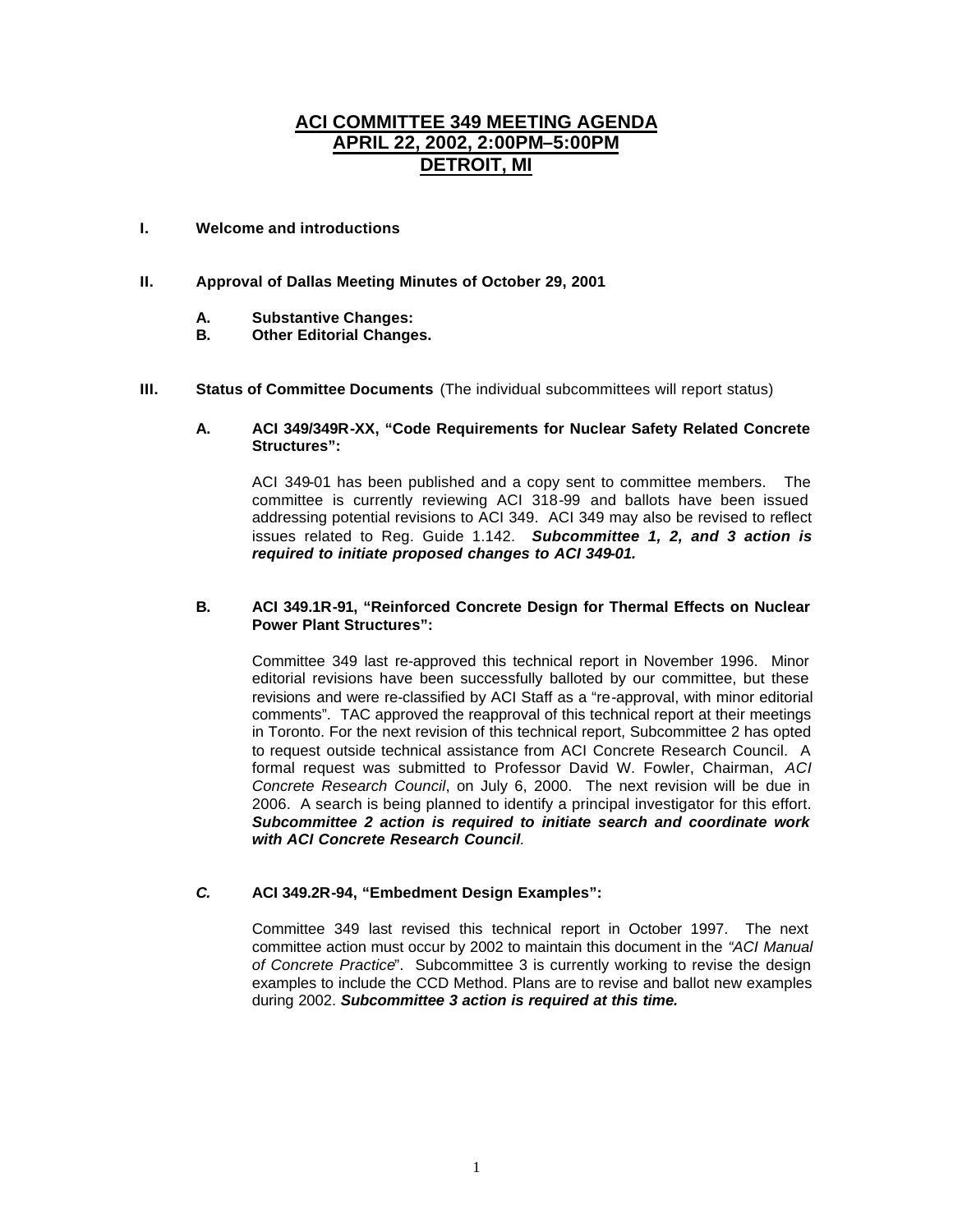**ACI Committee 349 Meeting Agenda April 22, 2002, 2:00PM – 5:00PM Detroit, MI**

#### **D. ACI 349.3R-96, "Evaluation of Existing Nuclear Safety Related Concrete Structures":**

Committee 349 first issued this technical report in January 1996. Proposed changes have been balloted by the committee and reviewed by TAC, which recommended the committee to "revise", "reballot" and "resubmit". A total of 272 comments have been addressed for consideration in a recent committee letter ballot. After reballoting, the document has been sent back to TAC for final review/approval. Subsequently, TAC approved the document during the Dallas meetings, subject to resolving various TAC comments. *Subcommittee 1 action is required at this time.*

#### **E. ACI 349.4R-XX, "Guidelines for the Design of Low-Level and High-Level Waste Repository Structures":**

This technical report has been under discussion by Subcommittee 4 since 1991. A half-day joint technical session, with Committee 227, was held during the ACI 2001 Fall Convention in Dallas, TX. Subcommittee 4 will be meeting in Detroit to review potential new members for the subcommittee, and the viability of developing ACI 349.4R. No firm date has been set for the completion of this state-of-the-art report. *Subcommittee 4 action is required at this time.* 

# **F. ACI 349.5R-XX, "Methodology for Capacity-Side Fragility Analyses":**

This technical report has been under discussion, by Subcommittee 2, since March 1995. Subcommittee 2 has opted to request outside technical assistance from the ACI Concrete Research Council. A request was submitted to Professor David W. Fowler, Chairman, *ACI Concrete Research Council*, on July 6, 2000. A search is underway to identify a principal investigator for this effort. A notice was placed in the December 2001 issue of *Concrete International* seeking a principal investigator. *Subcommittee 2 action is required to initiate search and coordinate work with ACI Concrete Rese arch Council.*